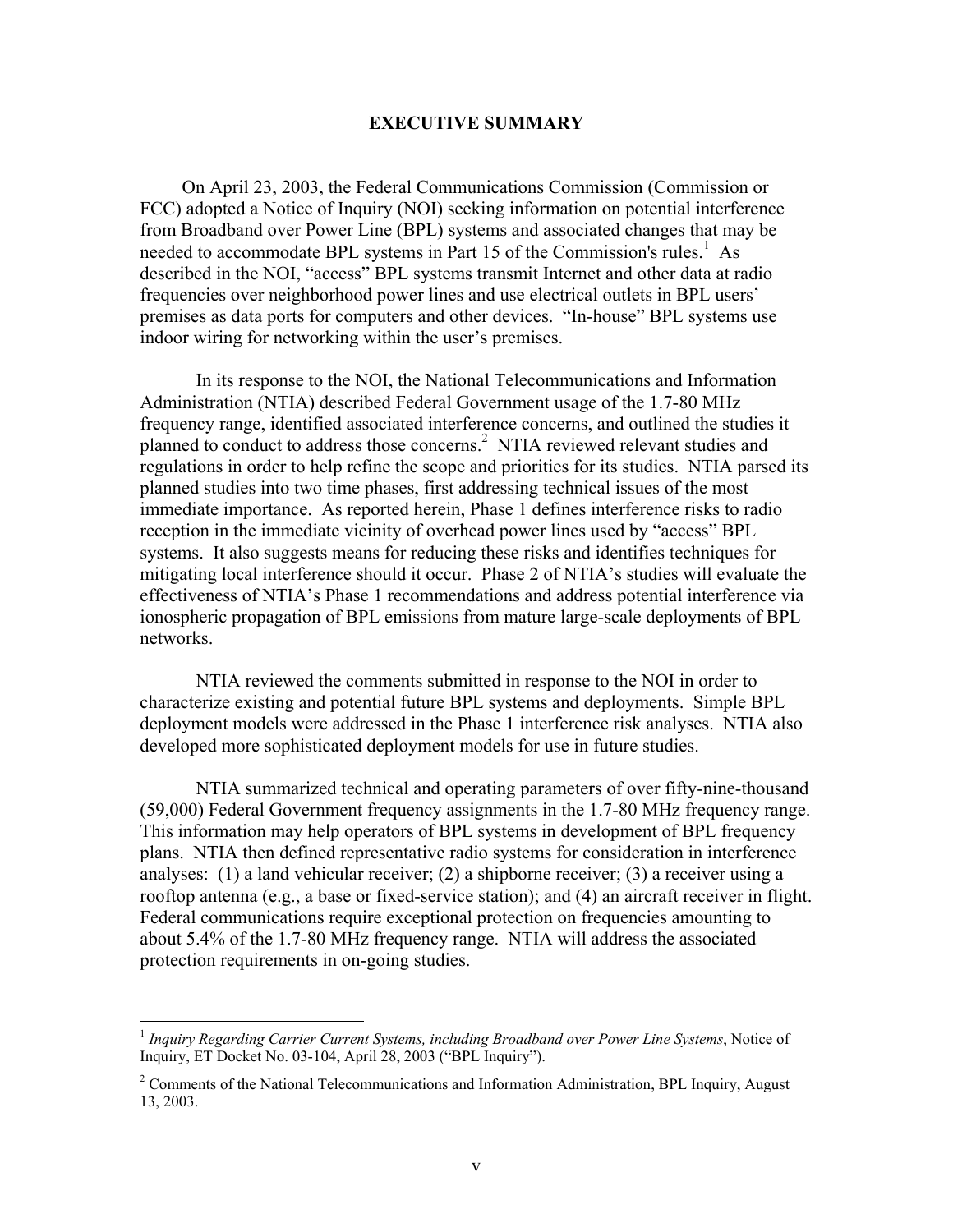NTIA executed three two-week measurement campaigns and used Numerical Electromagnetic Code (NEC) software to characterize BPL signal radiation and propagation. These efforts revealed that BPL systems generate the highest electric field strength near the BPL device for horizontal-parallel polarized signals. However, these systems generate peak vertically-polarized field strength under and adjacent to the power lines and at impedance discontinuities at substantial distances from the BPL device. BPL systems generate peak field strength having horizontal-perpendicular polarization at small distances (e.g., less than 30 meters) from both the BPL device and power lines. Thus, measurements intending to demonstrate compliance with the Part 15 field strength limits should not focus solely on the BPL device.

 Using NEC, NTIA evaluated interference risks in terms of the geographic extent of locations where interference may occur to radio reception at four frequencies used by outdoor, overhead BPL systems conforming to existing Part 15 rules. Interference to land vehicle, boat, and fixed stations receiving moderate-to-strong radio signals is likely in areas extending to 30 meters, 55 meters, and 230 meters, respectively, from one BPL device and the power lines to which it is connected. With low-to-moderate desired signal levels, interference is likely at these receivers within areas extending to 75 meters, 100 meters and 460 meters from the power lines. Assuming that co-frequency BPL devices are deployed at a density of one per  $km^2$  within a circular area of 10 km radius, interference to aircraft reception of moderate-to-strong radio signals is likely to occur below 6 km altitude within 12 km of the center of the BPL deployment. Interference likely would occur to aircraft reception of weak-to-moderate radio signals within 40 km of the center of the BPL deployment area. However, at two of the four BPL frequencies considered with the assumed power lines, NTIA predicted smaller areas over which interference is likely.

 Critical review of the assumptions underlying these analyses revealed that application of existing Part 15 compliance measurement procedures for BPL systems results in a significant underestimation of peak field strength. Underestimation of the actual peak field strength is the leading contributor to high interference risks. As applied in current practice to BPL systems, Part 15 measurement guidelines do not address unique physical and electromagnetic characteristics of BPL radiated emissions. Refining compliance measurement procedures for BPL systems will not impede implementation of BPL technology because BPL networks reportedly can be successfully implemented under existing field strength limits.<sup>3</sup> Accordingly, NTIA does not recommend that the FCC relax Part 15 field strength limits for BPL systems. Further based on studies to date, NTIA recommends several "access" BPL compliance measurement provisions that derive from existing Part 15 measurement guidelines. Among these are requirements to: use measurement antenna heights near the height of power lines; measure at a uniform distance of ten (10) meters from the BPL device and power lines; and measure using a calibrated rod antenna or a loop antenna in connection with appropriate factors relating magnetic and electric field strength levels at frequencies below 30 MHz.

1

<sup>&</sup>lt;sup>3</sup> Comments of PowerWAN, Inc., BPL Inquiry, July 3, 2003 at 8-9; Comments of Amperion, Inc., BPL Inquiry, July 7, 2003 at ¶4.8; Reply Comments of PowerComm Systems, Inc., BPL Inquiry, August 20, 2003 at ¶40.